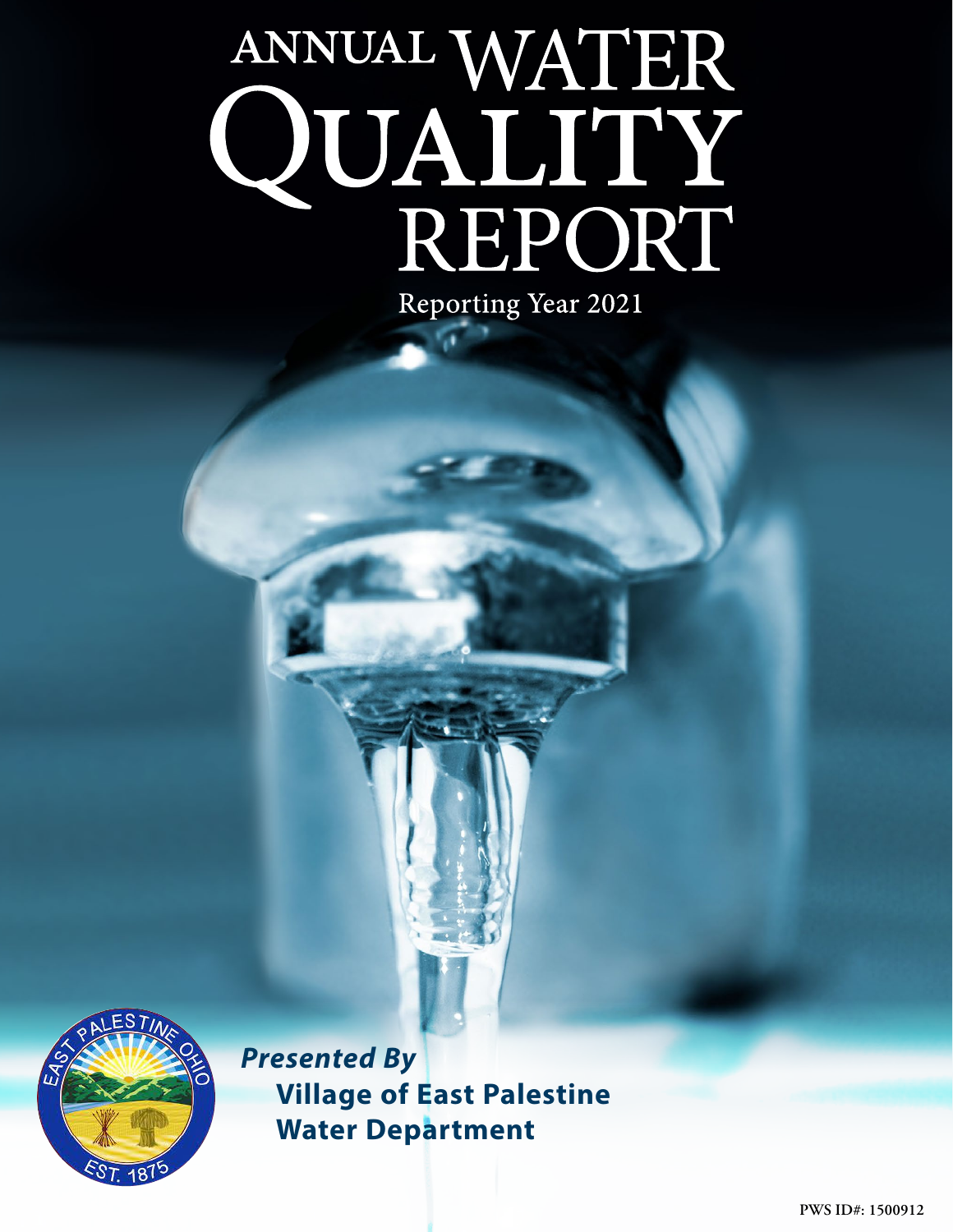

# **We've Come a Long Way**

Once again, we are proud to present our annual water quality report covering the period between January 1 and December 31, 2021. In a matter of only a few decades, drinking water has become exponentially safer and more reliable than at any other point in human history. Our exceptional staff continues to work hard every day—at all hours—to deliver the highest-quality drinking water without interruption.

# **Where Does My Water Come From?**

The water supply for the Village of East Palestine comes<br>from an alluvial sand-and-gravel aquifer flowing from the<br>markers Theorem Generally species from 50 to 100 for the northwest. There are five wells ranging from 50 to 100 feet in depth at the water plant. These wells supplied 138.341 million gallons of water to the system in 2021.

## **Water Treatment Process**

The Village of East Palestine<br>pulls water from five<br>different pulls leasted ensures different wells located around the East Palestine Water Plant. Treatment is achieved with the use of four pressure filters designed to remove iron and manganese from the raw water to meet U.S. EPA standards. Chlorine gas is used for



disinfection, and fluoride is added to promote strong teeth, which is a regulation from the U.S. EPA.

# **Public Meetings**

The Village of East Palestine has regularly scheduled council<br>meetings the second and fourth Monday of each month at<br>7.00 nm in the Village Montainal Building 25 Number 7:00 p.m. in the Village Municipal Building, 85 North Market Street, East Palestine.

# **Important Health Information**

Some people may be more vulnerable to contaminants<br>In drinking water than the general population. Immunocompromised persons such as persons with cancer undergoing chemotherapy, persons who have undergone organ transplants, people with HIV/AIDS or other immune system disorders, some elderly, and infants may be particularly

at risk from infections. These people should seek advice about drinking water from their health care providers. The U.S. EPA/CDC (Centers for Disease Control and Prevention) guidelines on appropriate means to lessen the risk of

infection by *Cryptosporidium* and other microbial contaminants are available from the Safe Drinking Water Hotline at (800) 426-4791 or [water.epa.gov/drink/hotline.](http://water.epa.gov/drink/hotline)



# **Substances That Could Be in Water**

To ensure that tap water is safe to drink, the U.S. EPA prescribes regulations limiting the amount of certain contaminants in water provided by public water systems. U.S. Food and Drug Administration regulations establish limits for contaminants in bottled water, which must provide the same protection for public health. Drinking water, including bottled water, may reasonably be expected to contain at least small amounts of some contaminants. The presence of these contaminants does not necessarily indicate that the water poses a health risk.

The sources of drinking water (both tap water and bottled water) include rivers, lakes, streams, ponds, reservoirs, springs, and wells. As water travels over the surface of the land or through the ground, it dissolves naturally occurring minerals, in some cases, radioactive material, and substances resulting from the presence of animals or from human activity. Substances that may be present in source water include:

Microbial Contaminants, such as viruses and bacteria, which may come from sewage treatment plants, septic systems, agricultural livestock operations, or wildlife;

Inorganic Contaminants, such as salts and metals, which can be naturally occurring or may result from urban stormwater runoff, industrial or domestic wastewater discharges, oil and gas production, mining, or farming;

Pesticides and Herbicides, which may come from a variety of sources such as agriculture, urban stormwater runoff, and residential uses;

Organic Chemical Contaminants, including synthetic and volatile organic chemicals, which are by-products of industrial processes and petroleum production and may also come from gas stations, urban stormwater runoff, and septic systems;

Radioactive Contaminants, which can be naturally occurring or may be the result of oil and gas production and mining activities.

For more information about contaminants and potential health effects, call the U.S. EPA's Safe Drinking Water Hotline at (800) 426-4791.

QUESTIONS? For more information about this report, or for any questions relating to your drinking water, please contact Scott Wolfe, Water Department Superintendent, or Denny Griffith, Water Department Foreman, at (330) 426- 4367, ext. 11.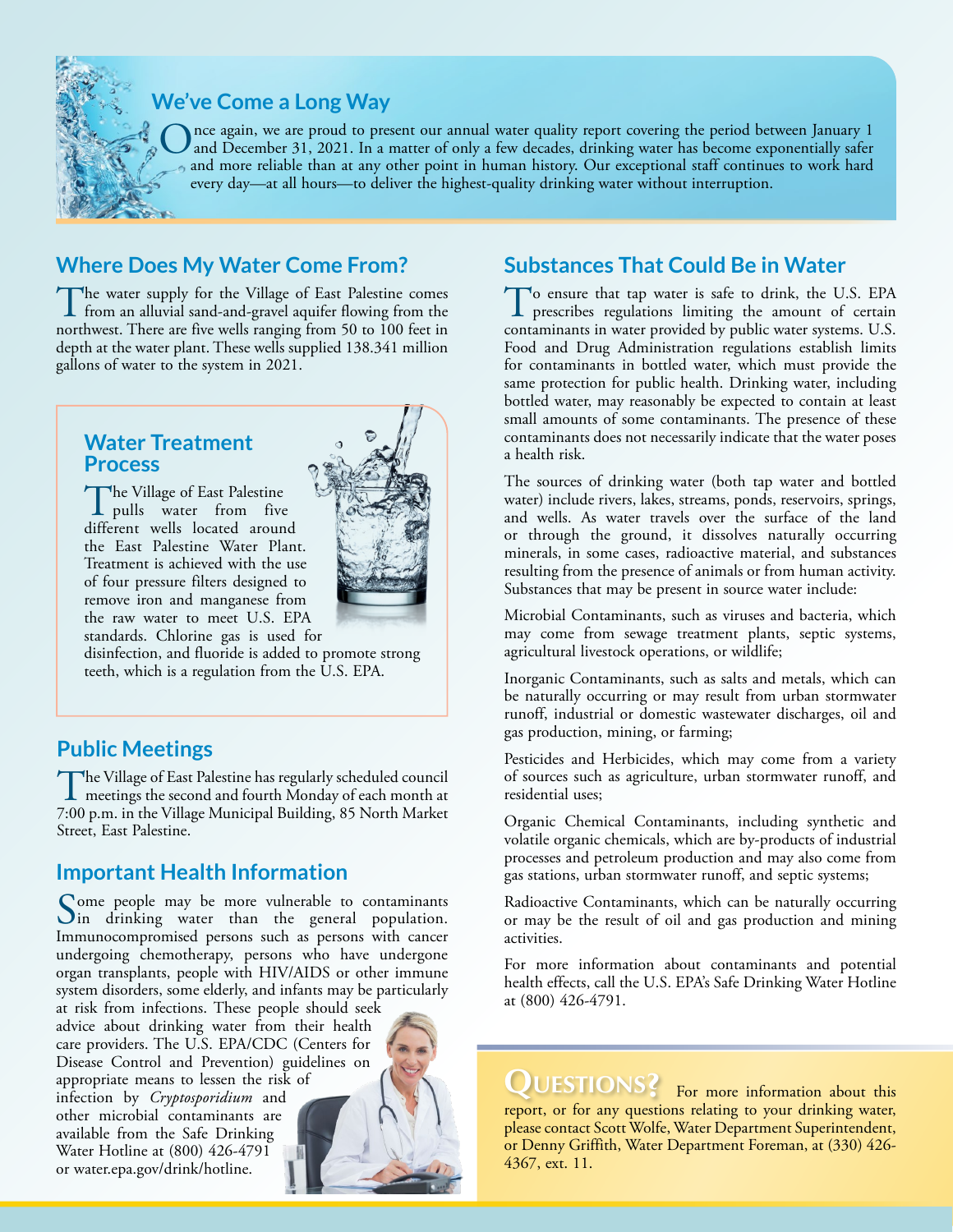## **What's a Cross-connection?**

**Tross-connections** that contaminate drinking water distribution lines are a major concern. A cross-connection is formed at any point where a drinking water line connects to equipment (boilers), systems containing chemicals (air conditioning systems, fire sprinkler systems, irrigation systems), or water sources of questionable quality. Cross-connection contamination can occur when the pressure in the equipment or system is greater than the pressure inside the drinking water line (backpressure). Contamination can also occur when the

pressure in the drinking water line drops due to fairly routine occurrences (main breaks, heavy water demand), causing contaminants to be sucked out from the equipment and into the drinking water line (backsiphonage).

Outside water taps and garden hoses tend to be the most common sources of cross-connection contamination at home. The garden hose

creates a hazard when submerged in a swimming pool or attached to a chemical sprayer for weed killing. Garden hoses that are left lying on the ground may be contaminated by fertilizers, cesspools, or garden chemicals. Improperly installed valves in your toilet could also be a source of cross-connection contamination.

Community water supplies are continuously jeopardized by cross-connections unless appropriate valves, known as backflow prevention devices, are installed and maintained. We have surveyed industrial, commercial, and institutional facilities in the service area to make sure that potential cross-connections are identified and eliminated or protected by a backflow preventer. We also inspect and test backflow preventers to make sure that they provide maximum protection.

For more information on backflow prevention,

contact the Safe Drinking Water Hotline at (800) 426-4791 or the East Palestine Water Department at (330) 426-4367, ext. 11.

**Lead in Home Plumbing**

If present, elevated levels of lead<br>
can cause serious health problems,<br>
serious for assessment weapons and can cause serious health problems, especially for pregnant women and young children. Lead in drinking water is primarily from materials and components associated with service lines and home plumbing. We are responsible for providing high-quality drinking water, but we cannot control the variety



of materials used in

plumbing components. When your water has been sitting for several hours, you can minimize the potential for lead exposure by flushing your tap for 30 seconds to two minutes before using water for drinking or cooking. If you are concerned about lead in your water, you may wish to have your water tested. A list of

laboratories certified in the State of Ohio to test for lead may be found at <http://www.epa.ohio.gov/ddagw> or by calling (614) 644-2752. Information on lead in drinking water, testing methods, and steps you can take to minimize exposure is available from the Safe Drinking Water Hotline at (800) 426-4791 or [epa.gov/safewater/lead](http://epa.gov/safewater/lead).

### **Water Conservation Tips**

You can play a role in conserving water and save yourself<br>money in the process by becoming conscious of the<br>money of the process by becoming conscious of the amount of water your household is using and looking for ways to use less whenever you can. It's not hard to conserve water. Here are a few tips:

- Automatic dishwashers use 15 gallons for every cycle, regardless of how many dishes are loaded. So get a run for your money and load it to capacity.
- Turn off the tap when brushing your teeth.
- Check every faucet in your home for leaks. Just a slow drip can waste 15 to 20 gallons a day. Fix it and you can save almost 6,000 gallons per year.
- Check your toilets for leaks by putting a few drops of food coloring in the tank. Watch for a few minutes to see if the color shows up in the bowl. It is not uncommon to lose up to 100 gallons a day from an invisible toilet leak. Fix it and you save more than 30,000 gallons a year.
- Use your water meter to detect hidden leaks. Simply turn off all taps and water-using appliances. Then check the meter after 15 minutes. If it moved, you have a leak.



 $66$ 

**When the well is dry, we know the worth of water.** *—Benjamin Franklin*

99